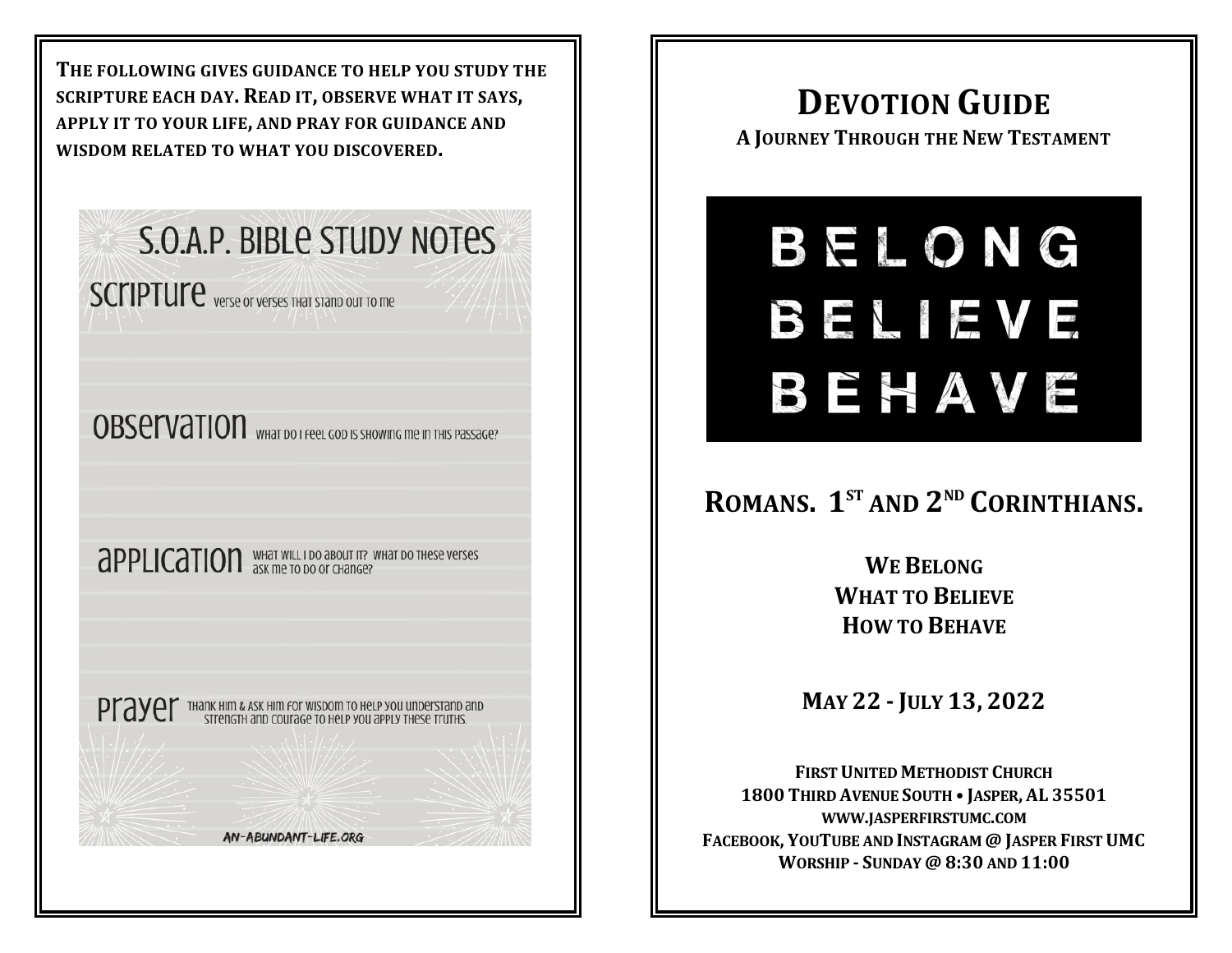*17 For in the gospel the righteousness of God is revealed—a righteousness that is by faith from first to last, just as it is written: "The righteous will live by faith." -* Romans 1:17 *13 And now these three remain: faith, hope and love. But the greatest of these is love.* - 1 Corinthians 13:17 *18 And we, who with unveiled faces all reflect the Lord's glory, are being transformed into his image with ever-increasing glory, which comes from the Lord, who is the Spirit.* - 2 Corinthians 3:18

#### **Introduction**

As we continue our journey through the New Testament, we come to Paul's most extensive writing which involves two churches, Rome and Corinth. According to a quick Google search, Romans is the third most popular book in the New Testament and  $1^{st}$  Corinthians the eighth. We will be reading and reflecting on popular books, but more importantly, books which contain critical truths and principles about being a Christ follower.

You have probably heard it said and familiar with the fact that Romans is for all practical purposes divided in two sections. The first section, chapters one through eight, helps us deal with the believing aspect of our life, often referred to as our theology. The first eight chapters contain some our most well-loved verses, especially chapter eight. The second section, chapters nine through sixteen, speak to our behavior. There is much to learn from Romans.

1<sup>st</sup> Corinthians continues the behavior theme and 2<sup>nd</sup> Corinthians picks up on the belonging theme. Paul was dealing with a mess in Corinth and had to work hard to bring people back to a reasonable understanding of right and wrong. Corinth had recovered before he wrote the second letter and he shifted to the theme of unity and belonging to the Body of Christ. Paul also spends time defending his position as an apostle and the truths he had been teaching. We will discover this as we read.

Often I get asked, "Why do you this devotion guide?" I believe it can be summed up this way. I want everyone to love the Scripture so they can adore the Savior. The more I encourage people to read the scripture and consider its truths, the greater chance people will adore the Savior and grow in adoration.

There is not a specific prayer focus this time. I encourage you to pick your favorite verse or particular truth each day and pray it over your life during your prayer time. Send me your email address if you don't currently receive the daily devotion. I believe it will add to your experience.

Alan H. Beasley, Senior Pastor abeasley@jasperfirstumc.com

#### **Sunday, May 22, 2022**

**Reflect -** *on what you learned from God's Word* **Refuel -** *worship and celebrate the Resurrection!* **Rest -** *your mind, body, and spirit*

**Monday, May 23, 2022**

**Scripture Reading -** Romans 1 **Pray** -

**Tuesday, May 24, 2022**

**Scripture Reading -** Romans 2 **Pray** -

**Wednesday, May 25, 2022**

**Scripture Reading - Romans 3 Pray** -

**Thursday, May 26, 2022**

**Scripture Reading -** Romans 4 **Pray** -

**Friday, May 27, 2022**

**Scripture Reading -** Romans 5 **Pray** -

**Saturday, May 28, 2022**

**Scripture Reading - Romans 6 Pray** -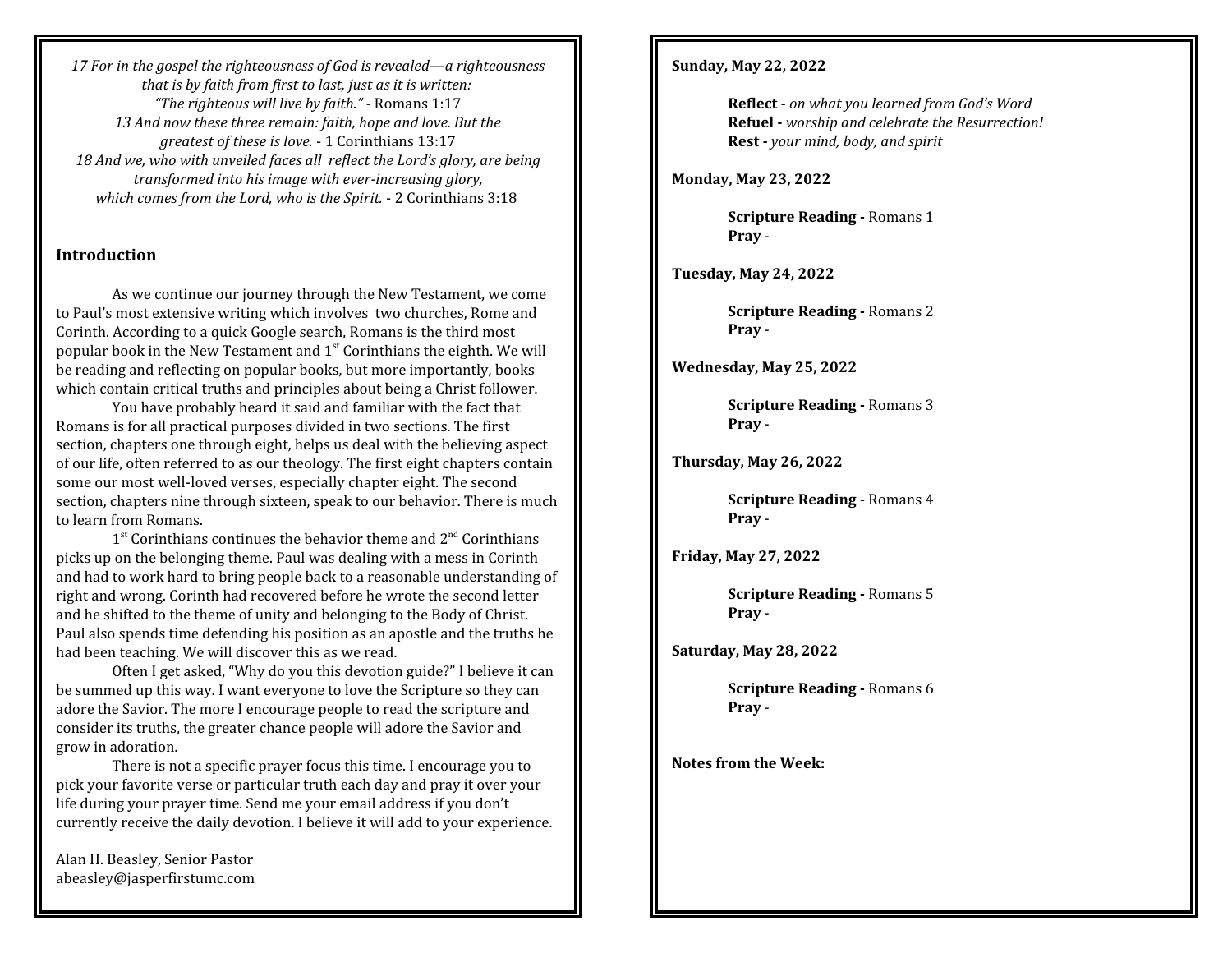**Sunday, May 29, 2022**

**Reflect -** *on what you learned from God's Word* **Refuel -** *worship and celebrate the Resurrection!* **Rest -** *your mind, body, and spirit*

**Monday, May 30, 2022**

**Scripture Reading -** Romans 7 **Pray** -

**Tuesday, May 31, 2022**

**Scripture Reading -** Romans 8 **Pray** -

**Wednesday, June 1, 2022**

**Scripture Reading -** Romans 9 **Pray** -

**Thursday, June 2, 2022**

**Scripture Reading -** Romans 10 **Pray** -

**Friday, June 3, 2022**

**Scripture Reading -** Romans 11 **Pray** -

**Saturday, June 4, 2022**

**Scripture Reading -** Romans 12 **Pray** -

**Notes from the Week:**

**Sunday, June 5, 2022**

**Reflect -** *on what you learned from God's Word* **Refuel -** *worship and celebrate the Resurrection!* **Rest -** *your mind, body, and spirit*

**Monday, June 6, 2022**

**Scripture Reading -** Romans 13 **Pray** -

**Tuesday, June 7, 2022**

**Scripture Reading -** Romans 14 **Pray** -

**Wednesday, June 8, 2022**

**Scripture Reading -** Romans 15 **Pray** -

**Thursday, June 9, 2022**

**Scripture Reading -** Romans 16 **Pray** -

**Friday, June 10, 2022**

**Scripture Reading -** 1 Corinthians 1 **Pray** -

**Saturday, June 11, 2022**

**Scripture Reading -** 1 Corinthians 2 **Pray** -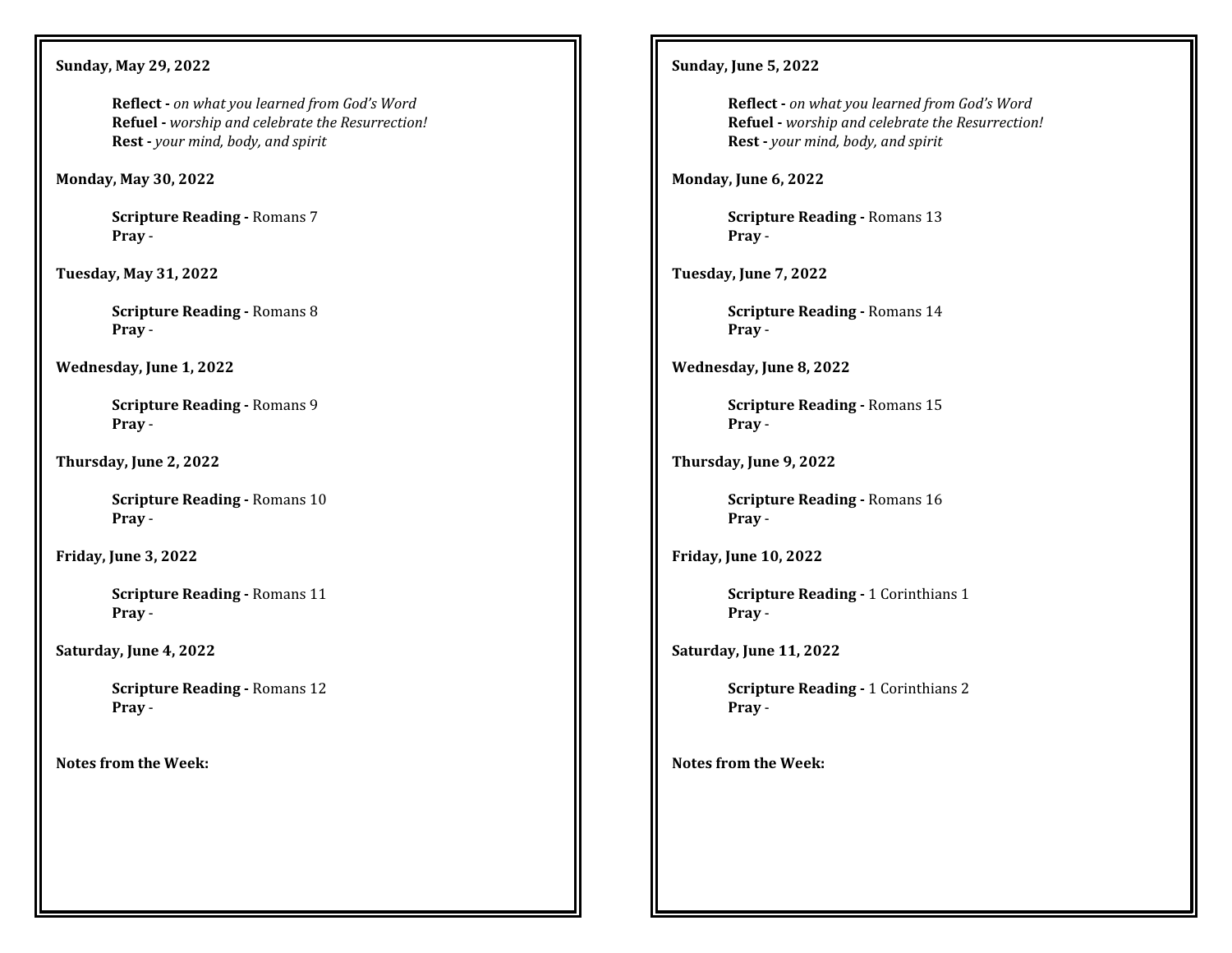**Sunday, June 12, 2022**

**Reflect -** *on what you learned from God's Word* **Refuel -** *worship and celebrate the Resurrection!* **Rest -** *your mind, body, and spirit*

**Monday, June 13, 2022**

**Scripture Reading -** 1 Corinthians 3 **Pray** -

**Tuesday, June 14, 2022**

**Scripture Reading -** 1 Corinthians 4 **Pray** -

**Wednesday, June 15, 2022**

**Scripture Reading - 1 Corinthians 5 Pray** -

**Thursday, June 16, 2022**

**Scripture Reading -** 1 Corinthians 6 **Pray** -

**Friday, June 17, 2022**

**Scripture Reading - 1 Corinthians 7 Pray** -

**Saturday, June 18, 2022**

**Scripture Reading -** 1 Corinthians 8 **Pray** -

**Notes from the Week:**

#### **Sunday, June 19, 2022**

**Reflect -** *on what you learned from God's Word* **Refuel -** *worship and celebrate the Resurrection!* **Rest -** *your mind, body, and spirit*

**Monday, June 20, 2022**

**Scripture Reading -** 1 Corinthians 9 **Pray** -

**Tuesday, June 21, 2022**

**Scripture Reading -** 1 Corinthians 10 **Pray** -

**Wednesday, June 22, 2022**

**Scripture Reading -** 1 Corinthians 11 **Pray** -

**Thursday, June 23, 2022**

**Scripture Reading -** 1 Corinthians 12 **Pray** -

**Friday, June 24, 2022**

**Scripture Reading -** 1 Corinthians 13 **Pray** -

**Saturday, June 25, 2022**

**Scripture Reading -** 1 Corinthians 14 **Pray** -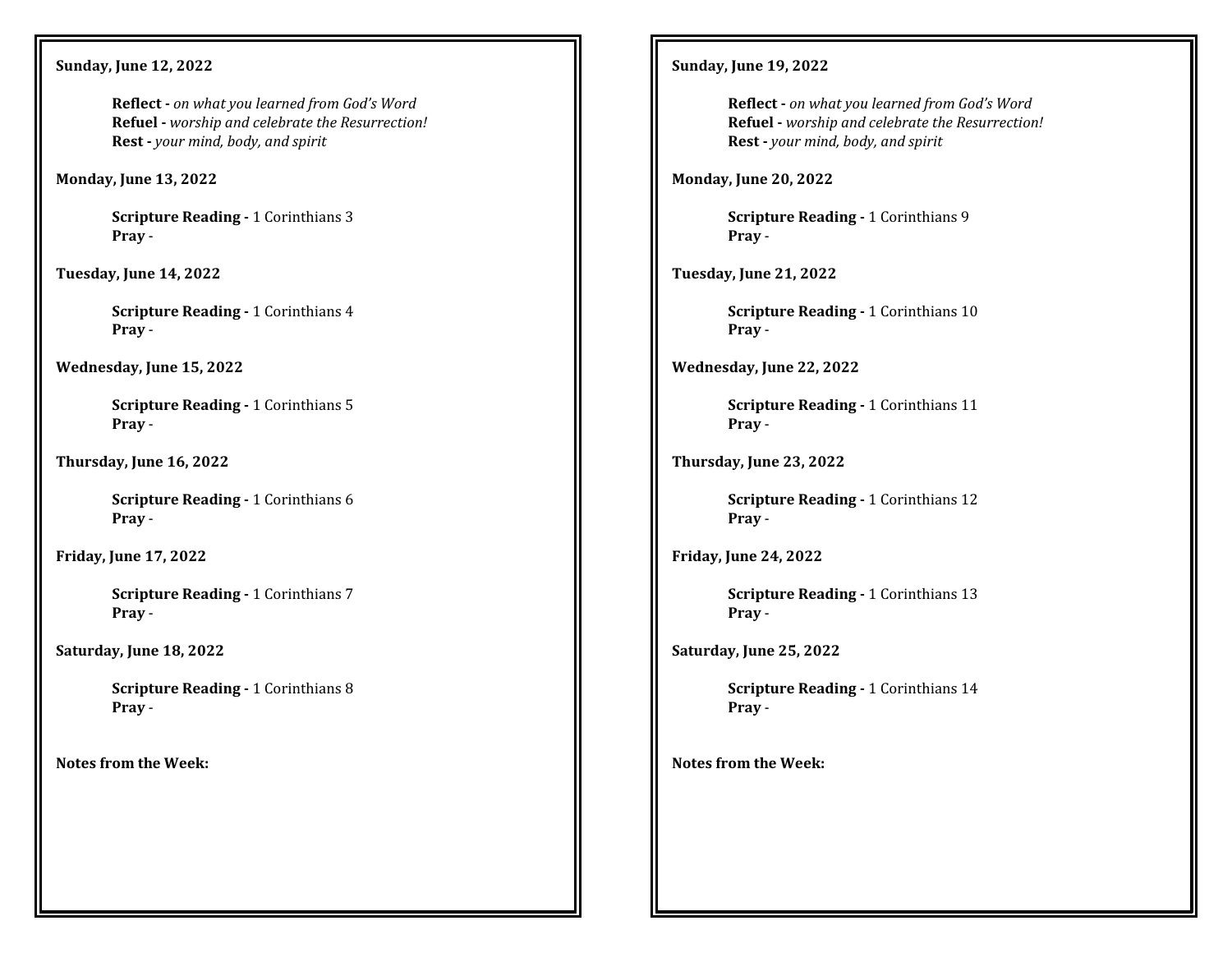**Sunday, June 26, 2022**

**Reflect -** *on what you learned from God's Word* **Refuel -** *worship and celebrate the Resurrection!* **Rest -** *your mind, body, and spirit*

**Monday, June 27, 2022**

**Scripture Reading -** 1 Corinthians 15 **Pray** -

**Tuesday, June 28, 2022**

**Scripture Reading - 1 Corinthians 16 Pray** -

**Wednesday, June 29, 2022**

**Scripture Reading - 2 Corinthians 1 Pray** -

**Thursday, June 30, 2022**

**Scripture Reading -** 2 Corinthians 2 **Pray** -

**Friday, July 1, 2022**

**Scripture Reading -** 2 Corinthians 3 **Pray** -

**Saturday, July 2, 2022**

**Scripture Reading -** 2 Corinthians 4 **Pray** -

**Notes from the Week:**

#### **Sunday, July 3, 2022**

**Reflect -** *on what you learned from God's Word* **Refuel -** *worship and celebrate the Resurrection!* **Rest -** *your mind, body, and spirit*

**Monday, July 4, 2022**

**Scripture Reading -** 2 Corinthians 5 **Pray** -

**Tuesday, July 5, 2022**

**Scripture Reading -** 2 Corinthians 6 **Pray** -

**Wednesday, July 6, 2022**

**Scripture Reading -** 2 Corinthians 7 **Pray** -

**Thursday, July 7, 2022**

**Scripture Reading -** 2 Corinthians 8 **Pray** -

**Friday, July 8, 2022**

**Scripture Reading -** 2 Corinthians 9 **Pray** -

**Saturday, July 9, 2022**

**Scripture Reading - 2 Corinthians 10 Pray** -